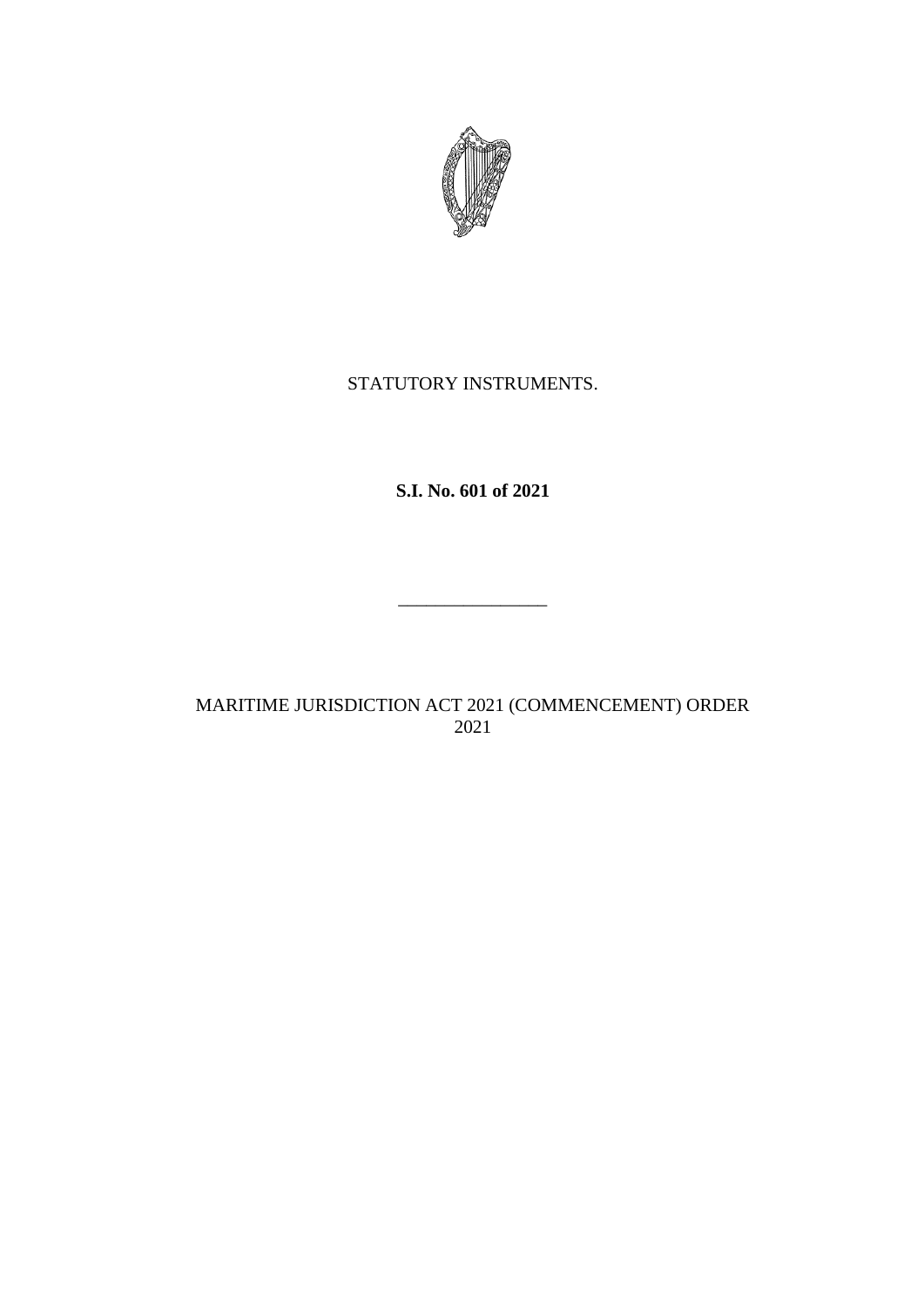## S.I. No. 601 of 2021

## MARITIME JURISDICTION ACT 2021 (COMMENCEMENT) ORDER 2021

I, SIMON COVENEY, Minister for Foreign Affairs, in exercise of the powers conferred on me by section 1(2) of the Maritime Jurisdiction Act 2021 (No. 28 of 2021), hereby order as follows:

1. This Order may be cited as the Maritime Jurisdiction Act 2021 (Commencement) Order 2021.

2. The 22nd day of November 2021 is appointed as the day on which the Maritime Jurisdiction Act 2021 (No. 28 of 2021), other than sections 32 and 33, shall come into operation.



GIVEN under my Official Seal, 17 November, 2021.

SIMON COVENEY, Minister for Foreign Affairs.